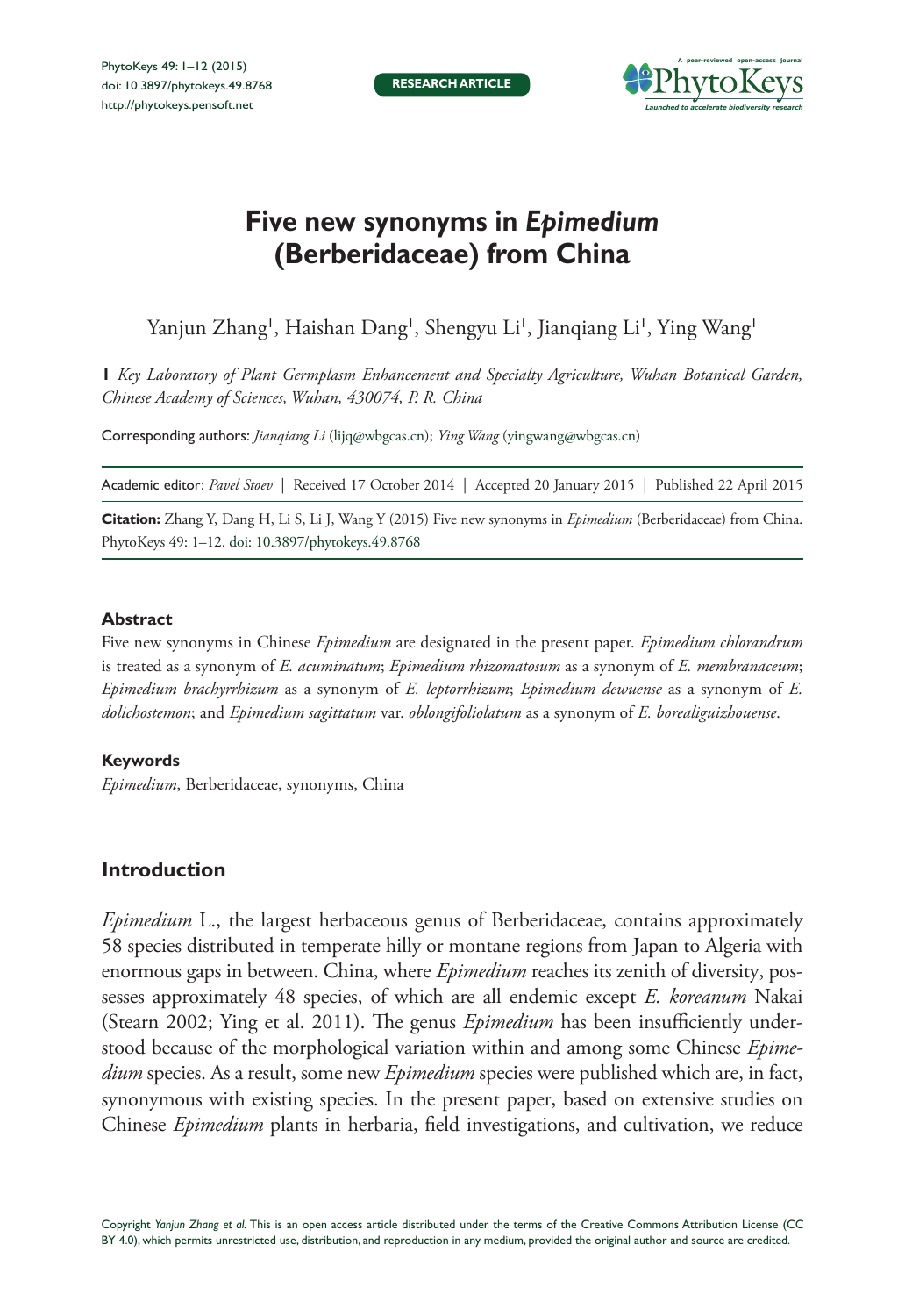the following four species and one variety: *Epimedium chlorandrum* Stearn, *E. rhizomatosum* Stearn, *E. brachyrrhizum* Stearn, *E. dewuense* S.Z. He & W.F. Xu, and *E. sagittatum*  Maxim. var. *oblongifoliolatum* Z. Cheng, as new synonyms of five species of the genus.

# **Materials and methods**

Herbarium specimens were examined from the following herbaria: CDCM, CDBI, GZTM, HGAS, HIB, HNNU, HWA, IBK, IMD, KUN, PE, SAU, SM, and SZ. Furthermore, pertinent images of type specimens were examined from K, P, and WU. The field investigations covered all of the type localities and the typical regions of the different morphologies of the species. Additionally, plants of these species were collected and transplanted to Wuhan Botanical Garden, the Chinese Academy of Sciences, for further study.

# **Taxonomic treatment**

#### *Epimedium acuminatum* **Franch.**

- *Epimedium acuminatum* Franch., Bull. Soc. Bot. France, 33: 109. 1886. Type: China. Guizhou, 1858, *Perny s.n.* (holotype, P!).
- *Epimedium chlorandrum* Stearn, Kew Bull., 52(3): 660. 1997, Syn. nov. Type: China. Sichuan: Baoxing, cult. England. Hampshire: Kilmeston, Blackthorn Nursery, Apr. 1996, *Ogisu 94003* (holotype, K!).

**Description.** Herbs 25–80 cm tall. Rhizome compact, sometimes long-creeping, 2–5 mm in diam. Leaves basal and cauline, usually trifoliolate or occasionally unifoliolate; leaflets of trifoliolate leaves narrowly ovate to lanceolate,  $3-18 \times 1.5-7$  cm, apex long acuminate, base cordate with lobes rounded or acute, those of the lateral leaflets very unequal; unifoliolate leaves ovate or broadly ovate,  $8.7-20 \times 6.8-11.5$  cm, apex acuminate, base cordate with lobes equal, rounded or rarely acute; leaves leathery when mature, margin spinous-serrate with the spines 1–2 mm long, adaxially deep green, glossy, abaxially glaucous, papillose, with dense or sparse short appressed stout bristlelike hairs and sometimes densely sericeous. Flowering stem usually bearing 2 opposite trifoliolate leaves, less often with 3 whorled trifoliolate leaves or 2 opposite unifoliolate leaves, rarely with 2 opposite leaves with one trifoliolate and the other unifoliolate or 3 whorled unifoliolate leaves. Inflorescence compound with lower peduncles 2–5-flowered, loose few- or many-(10–55)-flowered, glabrous or occasionally glandular hairy; pedicels 1–4 cm. Flowers 3–5 cm in diam., yellow, rose-purple, pale violet, or white. Outer sepals blunt, outer pair ovate-oblong, ca.  $3 \times 2$  mm, inner pair broadly obovate, ca.  $4.5 \times 4$  mm. Inner sepals ovate-elliptic,  $8-12 \times 3-7$  mm, apex acute. Petals much longer than inner sepals, horn-shaped, tapering from the swollen but lamina-less base,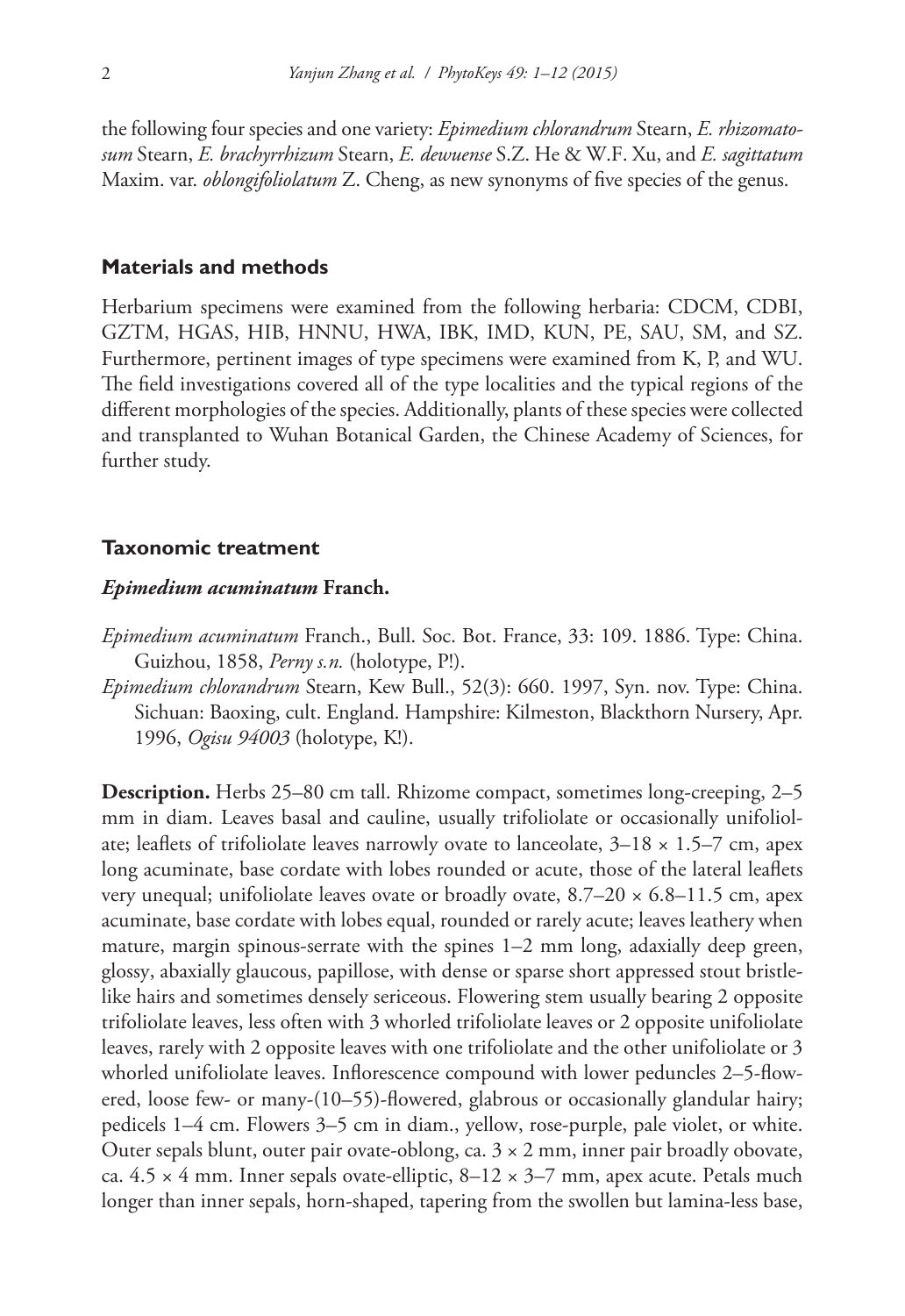curving outwards, 1.5–2.5 cm. Stamens 3–4 mm; anthers yellow or green, ca. 2.5 mm, pollen yellow or green. Capsules ca. 2 cm.

**Distribution and habitat.** *Epimedium acuminatum* is widely distributed in Sichuan, Chongqing, Guizhou, and northern Yunnan. It usually occurs in forests, thickets, bamboo forests, and weedy slopes ranging from 270 to 2400 m in elevation.

**Phenology.** *Epimedium acuminatum* flowers from April to May, and fruits from May to June.

**IUCN Red List category.** Although *Epimedium acuminatum* has a relatively wide distribution in China; it should be designated as Vulnerable (VU) (IUCN 2013), because of exploitation for medicinal use, especially in Guizhou.

**Notes.** *Epimedium acuminatum* is one of the most widespread species in the genus, and exhibits much variation in morphology; therefore, it is not surprising that there are several synonyms associated with it. Léveillé (1909) published *Epimedium komarovii* H. Lév. upon only contrasting it with *E. sagittatum* Maxim., Stearn (1938) found that it was not distinct from *E. acuminatum* and reduced it into synonymy. *Epimedium simplicifolium* T.S. Ying was described by Ying (1975), only separating it from *E. acuminatum* in having unifoliolate, sericeous leaves. Upon extensive specimen examination, however, Zhang et al. (2011) found that the diagnostic characters of *E. simplicifolium* were within the range of morphological variations of *E. acuminatum* and placed *E. simplicifolium* into synonymy.

*Epimedium chlorandrum* was described by Stearn (1997) as having the inner sepals being slightly ascending, and not closely appressed to the petals, and the anthers and pollen as being green. However, observations from the type locality of *E. chlorandrum* show that the diagnostic character of the inner sepals as not closely appressed to the petals is not stable, and *E. acuminatum* is also found having inner sepals being slightly ascending, with green anthers and pollen. There is no difference in morphology for the two species, thus, *E. chlorandrum* is here treated as a new synonym of *E. acuminatum*. Additionally, extensive specimen examination and field investigation demonstrate that it is incorrect for Stearn (1997) to recognize the color of anther and pollen as diagnostic features in *Epimedium* because, besides *E. acuminatum*, other *Epimedium* species (e.g. *E. sagittatum*, *E. sutchuenense* Franch., *E. elongatum* Kom., and *E. leptorrhizum*  Stearn) with yellow anthers and pollen are also found with green anthers and pollen.

**Specimens examined. China. Chongqing:** Fuling, *Fuling Med. Pl. Exped. 337* (SM), *358* (SM), *Y.L. Cao & F.D. Pu* 1291 (CDBI); Hechuan, *Hechuan Med. Pl. Exped. 193* (SM), *T.H. Tu* 5434 (PE); Jiangjin, *Jiangjin Med. Pl. Exped. 237* (SM), *Sichuan Econ. Pl. Exped. Jiang 30* (KUN, SM); Mt. Jinyun, *Z. He* et al. *1003* (SZ), *T.C. Pan & G.F. Wu 105* (PE); Nanchuan, *C.H. Hsiung 90021* (HIB, HWA, PE, SZ), *90058* (HIB, HWA, PE, SZ), *90331* (HWA, PE, SZ), *91045* (HWA, KUN, PE, SZ), *C.L. Li N1* (IMD), *N4* (IMD), *N6* (IMD), *F.T. Wang 10554* (PE), *G.F. Li 60306* (HIB, KUN, PE, SZ), *60324* (HIB, KUN, PE, SZ), *60358* (HIB, PE, SZ), *60411* (HIB, KUN, PE, SZ), *60514* (HIB, KUN, PE, SZ), *60923* (HIB, KUN, PE, SZ), *61022* (PE, SZ), *61255* (HIB, KUN, SZ), *61470* (PE, SZ), *L. Lin & B.L. Li 58* (IMD), *Mt. Jinfo Exped. 202* (PE), *N.L. Chü 1057* (PE, SZ), *S.C. Chen & K.Y. Lang 2104* (PE), *2164*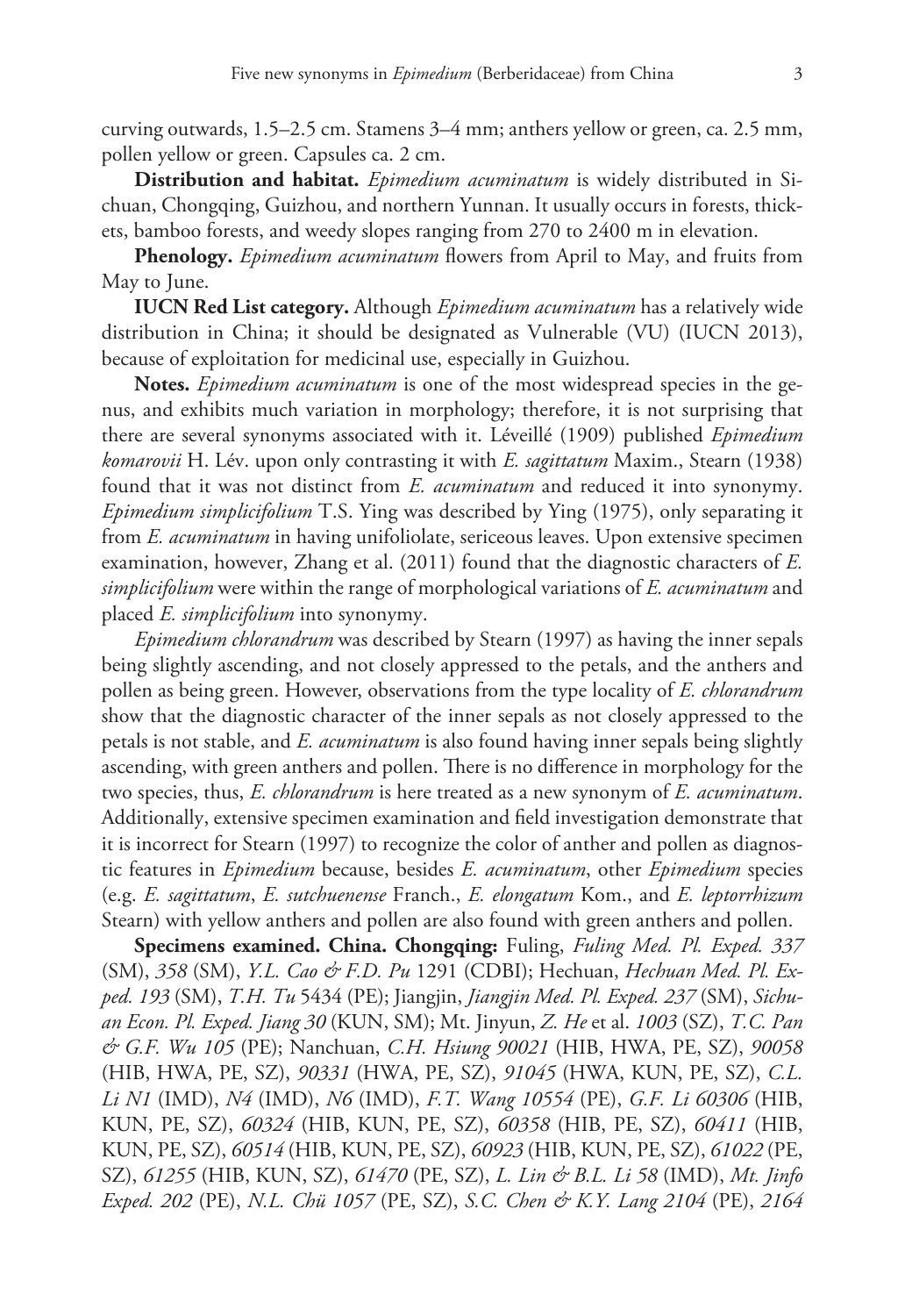(PE), *2192* (PE), *S.X. Tan* 172 (PE), *Sichuan Veg. Exped. 165* (PE, SM), *273* (CDBI, PE, SM), *T.H. Tu 2763* (PE), *3116* (PE), *W.P. Fang 802* (PE), *Z.D. Chen* et al*. 960108* (PE), *Z.H. Wan & C.Y. Chu 177* (IMD), *Z. Xia 33* (CDBI), *Z.Y. Liu 15500* (PE), *15574*  (PE); Wulong, *B.L. Guo 523* (IMD), *S.Z. Zhu 1562* (SM). **Guizhou:** Anlong, *Guizhou Exped. 2469* (PE, HGAS), *B.L. Guo A70* (IMD), *A73* (IMD); Anshun, *Anshun Med. Pl. Exped. 146* (GZTM); Bijie, *X. Yang s.n.* (GZTM); Chishui, *B.L. Guo A77* (IMD), *Y.M. Wang 87-273* (GZTM); Dafang, *B.L. Guo 601* (IMD), *D.L. Yu & C.L. Liu 191-5* (GZTM), *Dafang Exped. 108* (HGAS), *Y.J. Zhang 402* (HIB); Daozhen, *Anon. 85-463* (GZTM), *85-185* (GZTM), *85-2069* (GZTM), *85-60013* (GZTM), *J.M. Yuan 31* (HGAS); Dushan, *Libo Exped. 1688* (HGAS); Fuquan, *J.Y. Li 59-2* (GZTM), *59-4* (GZTM); Guanling, *Guanling Exped. 146* (GZTM); Guiding, *B.L. Guo A90* (IMD); Guiyang, *Anon. 20* (HGAS), *B. Gu s.n.* (GZTM), *C. Sun 96003* (GZTM), *G.Z. Fan 6-1* (GZTM), *6-2* (GZTM), *6-3* (GZTM), *6-4* (GZTM), *6-5* (GZTM), *L. Lin & B.L. Li 10* (IMD), *M.Z. Yang 810061* (HGAS), *810079* (HGAS), *810138* (HGAS), *P. Zhao 762* (HGAS), *807* (HGAS), *S. Guizhou Exped. 42* (HGAS, KUN, PE), *S.Y. Xiao & X.W. Li 86079* (GZTM), *S.Z. He 90001* (GZTM); Hezhang, *Hezhang Exped. 135* (GZTM); Huishui, *G.M. Qin 37* (GZTM); Jiangkou, *L.X. Yang 203* (GZTM); Kaili, *S.Z. He 90010* (GZTM), *90011* (GZTM); Kaiyang, *Kaiyang Med. Exped. 166* (GZTM), *S.Z. He 90018* (GZTM); Liuzhi, *B.L. Guo A79* (IMD), *P. Su 156* (GZTM); Longli, *M.X. Wan 403031* (GZTM); Luodian, *Y.J. Zhang 426* (HIB), *427* (HIB), *428*  (HIB); Nayong, *C.J. Li 86-010* (GZTM); Panxian, *Z.X. Pan s.n.* (GZTM); Qianxi, *Z.X. Wang & H.P. Xiang 7* (GZTM); Shiqian, *S.H. Xu 196* (GZTM); Shuicheng, *G.Z. Fan 9-10* (GZTM), *9-11* (GZTM); Songtao, *B.L. Guo A75* (IMD); Suiyang, *G.Z. Fan*  et al*. 9106* (GZTM), *9107* (GZTM), *S.F. Li s.n.* (GZTM), *S.Z. He & B. Gu 96410*  (GZTM, PE), *Y.J. Chen 86-007* (GZTM); Tongzi, *B.L. Guo A13* (IMD), *X.P. Wang & P. Zhao 870212* (HGAS), *X.J. Zhang & Y.Q. Xu 97* (HIB), *Y.J. Zhang 422* (HIB), *Y. Tsiang 4994* (PE); Wuchuan, *Wuchuan Med. Exped. 870112* (GZTM), *Y.J. Zhang 164* (HIB), *166* (HIB); Xifeng, *S.Z. He 90012* (GZTM), *T.H. Yang 146* (GZTM); Xishui, *Anon. 279* (HGAS), *B.L. Guo A88* (IMD), *G.Z. Fan 9105* (GZTM), *9106* (GZTM), *9107* (GZTM), *9108* (GZTM), *9109* (GZTM), *9114* (GZTM); Xingyi, *B.L. Guo A95* (IMD), *T.X. Chen & L. Chen 106* (GZTM); Yinjiang, *X. Tang 172*  (GZTM), *173* (GZTM), *Z.S. Zhang* et al*. 401131* (PE, HGAS); Zhenfeng, *S.Z. He 9101* (GZTM); Zhenning, *S.Z. He & Y. Huang 9107* (GZTM), *Zhenning Exped. 156* (GZTM); Zheng'an, *J.M. Yuan 3* (HGAS), *4* (HGAS), *5* (HGAS), *6* (HGAS), *Q.H. Chen & T.L. Xu 9411* (HGAS); Ziyun, *B.L. Guo A67* (IMD), *A84* (IMD), *S.Z. He s.n.* (GZTM); Zunyi, *P.C. Tsoong 355* (KUN, PE). **Sichuan:** Baoxing, *Baoxing Med. Pl. Exped. 78-123* (SM), *Y.J. Zhang 386* (HIB), *387* (HIB), *388* (HIB), *389* (HIB); Changning, *Anon. 199* (SM); Chongzhou, *Anon. 590* (SM); Dujiangyan, *T.N. Liou 10060* (PE); Gaoxian, *Anon. 317* (SM); Gongxian, *Anon. 165* (SM); Guang'an, *Sichuan Econ. P1. Exp. Nan 127* (PE); Gulin, *C.Y. Pan & J.H. Chen 4470* (SM), *Gulin Exped. 589* (SM); Hongya, *B.L. Guo & K.W. Bao 97004* (IMD), *Hongya Exped. 952* (SM), *Sichuan Econ. Pl. Exped. Le 13* (KUN), *W.K. Bao 2298* (CDBI), *Y.J. Zhang 390* (HIB); Jiajiang, *Sichuan Econ. Pl. Exped. Le 8164* (PE, SM); Jiang'an, *Anon. 117* (SM),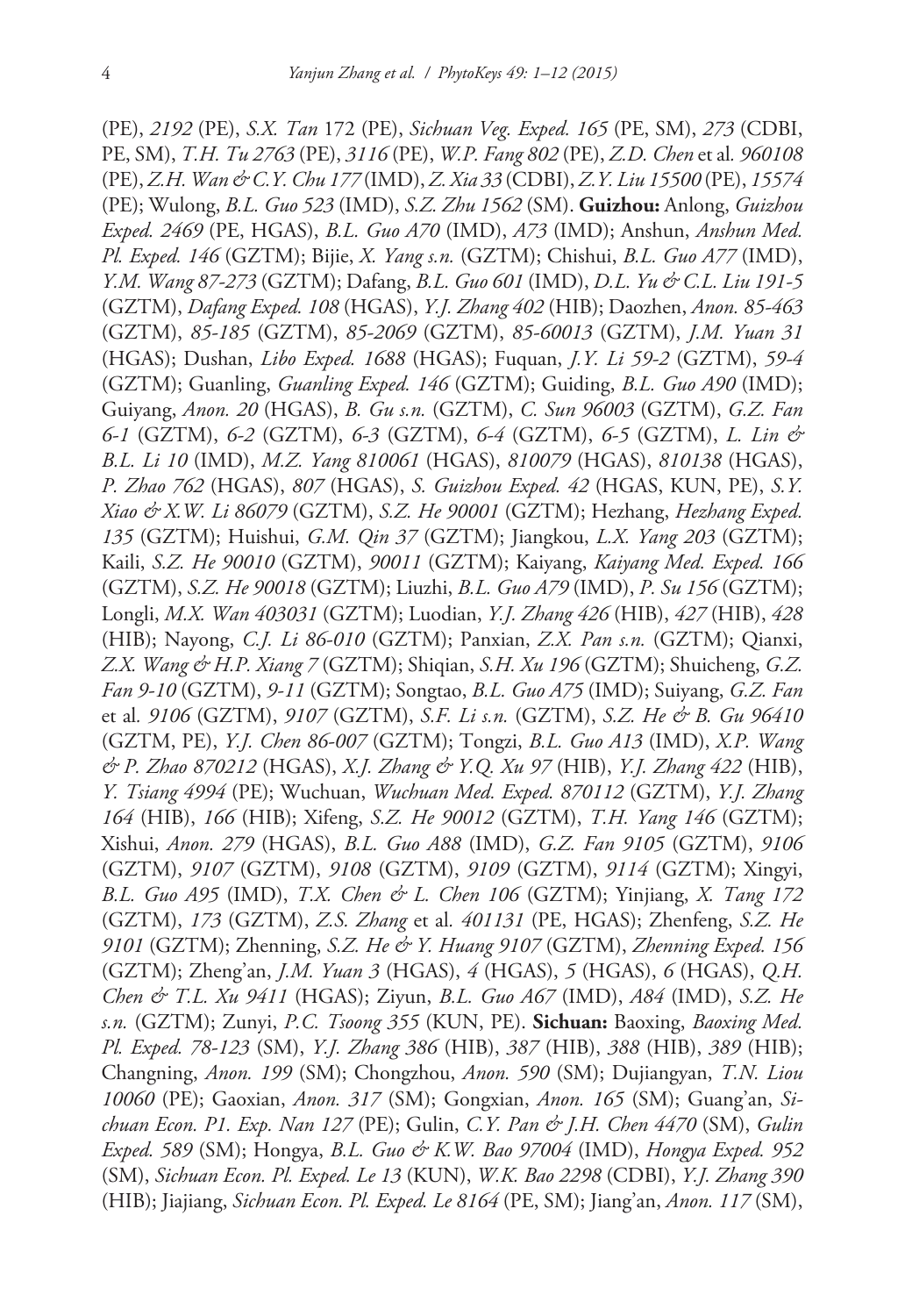*K.Y. Lang 3002* (PE), *3061* (PE), *3069* (PE); Junlian, *Anon. 536* (SM); Leibo, *M.Y. He & C.M. Tan 116965* (SZ); Lushan, *G.Y. Zhong 1988-14* (SM), *1988-16* (SM), *Lushan Med. Pl. Exped. 78-398* (SM), *Y.J. Zhang 383* (HIB), *384* (HIB), *385* (HIB); Mabian, *D.Y. Hong* et al. *P.B84046* (PE), *Mabian Exped. 168* (SM); Meigu, *Sichuan Econ. Pl. Exped. Nan 6001* (PE), *Z.W. Yao 3794* (PE); Mingshan, *Mingshan Exped. 16* (SM); Mt. Omei, *B.L. Guo 88091* (IMD), *Bio. Dep., Sichuan Univ. 54207* (HIB), *C.H. Hsiung* et al. *30469* (PE), *33481* (PE), *C.H. Li 97-301* (PE), *C.S. Cheng 377* (KUN), *C.Y. Chu 331* (IMD), *D.Z. Fu 84262* (PE), *F.T. Wang 23329* (PE), *G.Y. Zhong 1988-25* (SM), *H.G. Xu 89463* (IMD), *89464* (IMD), *J.L. Hao 548* (IMD), *K.H. Yang 54343* (KUN, PE, SZ), *54207* (KUN, PE, SZ), *L.W. Wang & Z.Y. Zhang 824* (PE), *L.Z. Hu & P.Q. Duan 57-166* (SZ), *No. 236-Sichuan Exped*. *201* (PE), *Mt. Omei Exped. 176* (SM), *P. Luo* et al. *1859* (SZ), *S.L. Sun 111* (HWA, KUN, SZ), *1405* (KUN, SZ), *1566* (SZ), *1615* (SZ), *2489* (KUN, SZ), *S.S. Chien 5499* (SZ), *S.X. Wang 401* (CDBI, PE), *S.Y. Chen* et al. *3033* (SM, SZ), *3080* (SM, SZ), *S.Z. Guo 403* (PE), *Sichuan Econ. Pl. Exped. Le 210* (PE), *Sichuan Med. Pl. Exped. 12121* (IMD), *Sichuan Veg. Exped. 477*  (CDBI, PE), *Sino-Russia Exped. 1996* (PE), *2169* (PE), *T.H. Tu 42* (PE, SZ), *1902* (PE), *T.T. Yu 312* (PE), *W.C. Cheng 10151* (KUN), *10174* (KUN, SZ), *W.P. Fang 2138* (SZ), *14692* (HWA, KUN, SZ), *15803* (SZ), *15985* (SZ), *16038*(SZ), *16134* (SZ), *16411* (SZ), *16242* (SZ), *16793* (SZ), *18299* (HWA, SZ), *18338* (SZ), *18400* (SZ), *18583* (SZ), *T.C. Lee 4391* (SZ), *4424* (KUN, SZ), *X.B. Peng 6108* (PE), *Y.H. Tao 53876* (SZ), *53927* (SZ), *838* (PE), *Y.J. Zhang 398* (HIB), *399* (HIB), *412* (HIB), *414* (HIB), 444(HIB), *Y.X. Xiao 48108* (SZ), *48742* (SZ), *Y.Y. Wang* et al*. 604012*  (GZTM), *604013* (GZTM), *604014* (GZTM); Pingshan, *B.L. Guo 617* (IMD), *Bio. Dep., Sichuan Univ. 110147* (SZ); Qionglai, *Anon. 233* (SM); Tianquan, *D.Y. Peng 47070* (CDBI), *47073* (CDBI); Xingwen, *Sichuan Econ. Pl. Exped. Yi 1256* (KUN, PE), *Xingwen Exped. 77-162* (SM); Xu'yong, *B.L. Guo 602* (IMD), *L.S. Chen s.n.* (IMD), *G.Y. Zhong 1988-29* (SM), *M.F. Zhong & S.G. Tang 138* (SM), *Xu'yong Exped. 86* (SM), *Y.J. Zhang 401* (HIB); Ya'an, *G.H. Tang 65-7* (SM), *Y.J. Zhang 308* (HIB), *Y.Y. Wang* et al*. 604008* (GZTM), *Ya'an Exped. 78-34* (SM), *554* (SM); Yongjing, *B.L. Guo 615* (IMD), *Yongjing Exped. 78-8* (SM). **Yunnan:** Weixin, *P. Huo 1076* (KUN); Yiliang, *Z.Y. Wu 60* (KUN).

#### *Epimedium membranaceum* **K. Mey.**

- *Epimedium membranaceum* K. Mey., Repert. Spec. Nov. Regni Veg. Beih., 12: 380. 1922. Type: China. Sichuan: Dujiangyan, *Limpricht 1293* (isotypes, K!, WU!).
- *Epimedium rhizomatosum* Stearn, Kew Bull., 53(1): 226. 1998. Syn. nov. Type: China. Sichuan: Leibo, Selenggong, alt. 2040 m, cult. England. Hampshire: Kilmeston, Blackthorn Nursery, July 1997, *Ogisu 92114* (holotype, K!).

**Description.** Herbs 20–65 cm tall. Rhizome compact or elongated. Leaves basal or cauline, trifoliolate; leaflets broadly ovate or narrowly ovate,  $4-6 \times 2-3$  cm, apex acute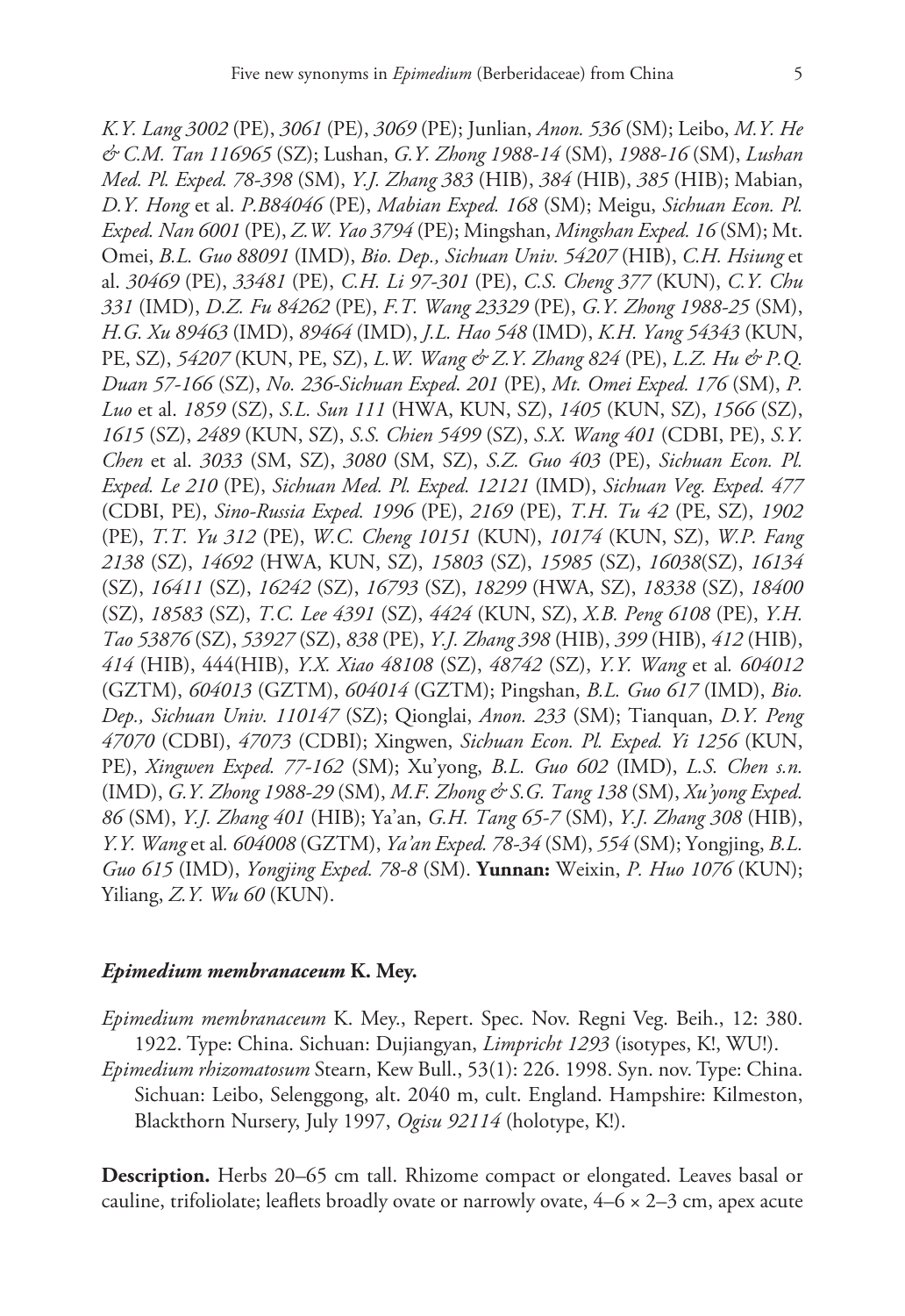or acuminate, margin with spines 1–1.5 mm, base cordate with lobes rounded or acute, those of lateral leaflets conspicuously oblique, subleathery, adaxially glabrous, abaxially glaucous, with scattered minute erect hairs. Flowering stem with 2 opposite or alternate leaves. Inflorescence paniculate, 9–40 cm long, 5–35-flowered, glandular; pedicels 1.5–2 cm. Flowers yellow, 4–6 cm in diam. Outer sepals green with base purplish. Inner sepals red, ovate-elliptic or narrowly ovate,  $6-7 \times 2.5-3$  cm, apex acute. Petals pale yellow, much longer than inner sepals, subulate, 1.5–3.5 cm, lamina-less base. Stamens ca. 4 mm; anthers ca. 3 mm, yellow. Capsules ca. 2.5 cm.

**Distribution and habitat.** *Epimedium membranaceum* occurs in montane forests and thickets of Sichuan and the adjoining region of northern Yunnan, at elevations of 1200 to 2500 m.

**Phenology.** *Epimedium membranaceum* flowers from April to June, and fruits from May to July.

**IUCN Red List category.** *Epimedium membranaceum* should be designated as Least concern (LC) according to IUCN Red List criteria (IUCN 2013).

**Notes.** Ying (1975) placed *Epimedium membranaceum* into synonymy of *E. davidii* Franch., which was adopted by the Flora Reipublicae Popularis Sinicae (Ying 2001) and the Flora of China (Ying et al. 2011). However, the two species can be easily distinguished by petal shape, with the petals of *E. davidii* bearing obvious lamina while those of *E. membranaceum* have no lamina. Additionally, *Epimedium davidii* was treated as the type species of series *Davidianae* Stearn while *E. membranaceum* was referred to series *Dolichocerae* Stearn in the updated taxonomic system of *Epimedium* (Stearn 2002).

*Epimedium rhizomatosum* is much like *E. membranaceum*. In the protologue for *E. rhizomatosum*, Stearn (1998) distinguished it from *E. membranaceum* in rhizome shape, closeness of spines along the leaflet margin, inflorescence morphology, and number of flowers. *Epimedium membranaceum* had a compact rhizome with annualgrowth shoots 1–2 cm long while *E. rhizomatosum* had an elongated rhizome and annual-growth shoots about 3–5 cm long; the leaflets of *E. membranaceum* had about 9–11 spines to 3 cm of leaflet margin whereas leaflets of the same size in *E. rhizomatosum* had about 15–17 spines to 3 cm of margin; *E. membranaceum* had a 30–40 cm long inflorescence with numerous well-separated flowers whereas *E. rhizomatosum* had a much shorter inflorescence with fewer, more crowded flowers. However, based on extensive investigation in herbaria and the field, it was found that *E. membranaceum* continuously varies in the morphology of these organs and the diagnostic features of *E. rhizomatosum* can fall into the variation range of *E. membranaceum*. For instance, *E. membranaceum* not only has compact but also slender and elongated rhizome in the type locality (even in one collection *X.J. He* et al. *131825* (SZ)).Therefore, *E. rhizomatosum* is here reduced as a new synonym of *E. membranaceum*.

**Specimens examined. China. Sichuan:** Beichuan, *Sichuan Econ. Pl. Exped. Mian 530* (SAU, SZ), *1149* (KUN, SM, SZ), *S. Jiang* et al. 7050 (PE); Butuo, *Butuo Med. Pl. Exped. 19* (SM); Dechang, *Grade 1974, SW Normal Univ. 12067* (CDBI, HWA, PE); Dujiangyan, *B.L. Guo 603* (IMD), *604* (IMD), *Z. He 12229* (HWA, PE), *F.T.*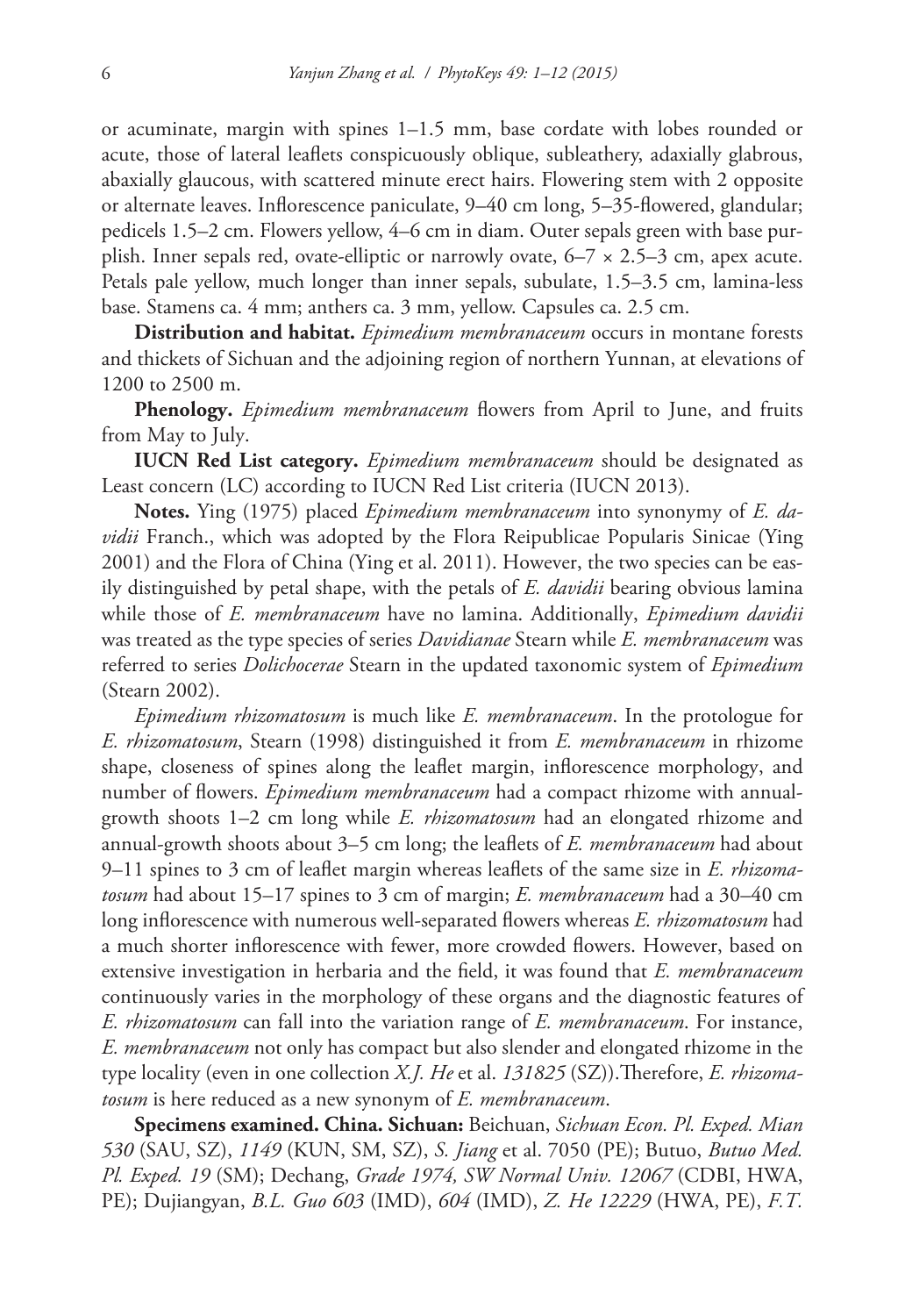*Wang 20851* (KUN, PE), *X.J. He* et al. *131825* (SZ), *Y.J. Zhang 391* (HIB); Huidong, *Huidong Med. Pl. Exped. 1* (SM), *S.K. Wu 1433* (KUN, SM, SAU, SZ); Jiangyou, *Jiangyou Med. Pl. Exped. 223* (SM); Jinyang, *B.L. Guo 612* (IMD), *Jinyang Med. Pl. Exped. 440* (SM), *Y.J. Zhang 307* (HIB); Leibo, *M.Y. Fang 11740* (SZ), *S. Jiang* et al*. 7534* (KUN, PE, SZ), *Sichuan Econ. Pl. Exped. Liang 26* (PE, KUN), *Sichuan Med. Pl. Exped. 27948* (SM), *K.P. Yin 83* (SZ), *Y.J. Zhang 303* (HIB); Maoxian, *B.L. Guo 529* (IMD), *88187* (IMD), *B.L. Guo & W.K. Bao 97017* (IMD), *C. Zhang* et al*. 2004010* (PE), *Maowen Med. Pl. Exped. 183* (SM), *275* (SM), *S.H. Ma 65-331* (CDCM), *Sichuan Econ. Pl. Exped. E 166* (IMD), *5189* (CDBI, KUN, SAU, SM), *Z.L. Shen 89024* (IMD); Meigu, *Meigu Med. Pl. Exped. 154* (SM), *Sichuan Econ. Pl. Exped. Liang 6001* (PE); Ningnan, *Ningnan Med. Pl. Exped. 254* (SM); Pengzhou, *G.H. Jiang 200606001* (SM), *Q. Wang* et al*. yc013* (SZ), *yc017* (SZ), *W.Z. Zeng 25* (CDCM), *X.M. Lu 18* (CDCM); Pingwu, *Sichuan Econ. Pl. Exped. Mian 2195* (SM), *X.L. Jiang 10231* (PE, SZ); Qingchuan, *Qingchuan Exped. 594* (SM), *595* (SM), *Qingchuan Med. Pl. Exped. 2222* (SM), *3130* (SM); Shifang, *B.L. Guo 536* (IMD), *X.J. He*  et al*. 138339* (SZ), *Shifang Exped. 118* (SM); Wanyuan, *Sichuan Econ. Pl. Exped. Da 2323* (SAU); Xichang, *Q.E. Yang 93032* (PE); Yanbian, *Yanbian Exped. 295* (SM); Yanyuan, *Yanyuan Exped. 218* (SM); Zhaojue, *Zhaojue Exped. 90* (SM). **Yunnan:**  Dongchuan, *S.B. Lan 250* (PE); Kunming, *J.H. Chen 679* (SM); Lijiang, *Y.Z. Zhao 20510* (KUN); Suijiang, *B.X. Sun* et al*. 233* (PE, KUN); Weixi, *K.M. Feng 3510* (PE, KUN), *3383* (PE, KUN), *4371* (PE, KUN), *Qing-Zhi Exped. 6300* (PE, KUN), *6595* (PE, KUN), *Q.W. Wang 63581* (PE, KUN), *63697*(PE, KUN), *64285* (PE).

# *Epimedium leptorrhizum* **Stearn**

- *Epimedium leptorrhizum* Stearn, J. Bot., 71: 343. 1933. Type: China. Guizhou: Guiyang, *Bodinier 2184* (holotype, P!).
- *Epimedium brachyrrhizum* Stearn, Kew Bull., 52(3): 659. 1997. Syn. nov. Type: China. Guizhou: Fanjingshan Mts., cult. USA. Massachusetts: Hubbardston, *Darrell Probst CPC 94.0495* (holotype, K!).

**Description.** Herbs 12–30 cm tall. Rhizome long-creeping, occasionally clump-forming, 1–2 mm in diam. Leaves basal and cauline, trifoliolate or occasionally unifoliolate; leaflets of trifoliolate leaves narrowly ovate or ovate,  $3-10 \times 2-5$  cm, apex long acuminate, base deeply cordate with usually rounded lobes nearly touching, those of the lateral leaflets very unequal; unifoliolate leaves ovate or broadly ovate,  $8-13.7 \times$ 5–11 cm, apex acuminate, base cordate with lobes equal, rounded and rarely acute; leaves leathery, margin spinous-serrate, adaxially deep green, glossy, abaxially glaucous, papillose, and reddish pubescent along veins, especially dense at insertion of petioles and petiolules. Flowering stem with 1 leaf or 2 opposite leaves. Inflorescence racemose, 12–25 cm long, 4–12-flowered, glandular; pedicels 1–2.5 cm. Flowers ca. 4 cm in diam., white, tinged with rose or deep rose. Outer sepals green or purplish, outer pair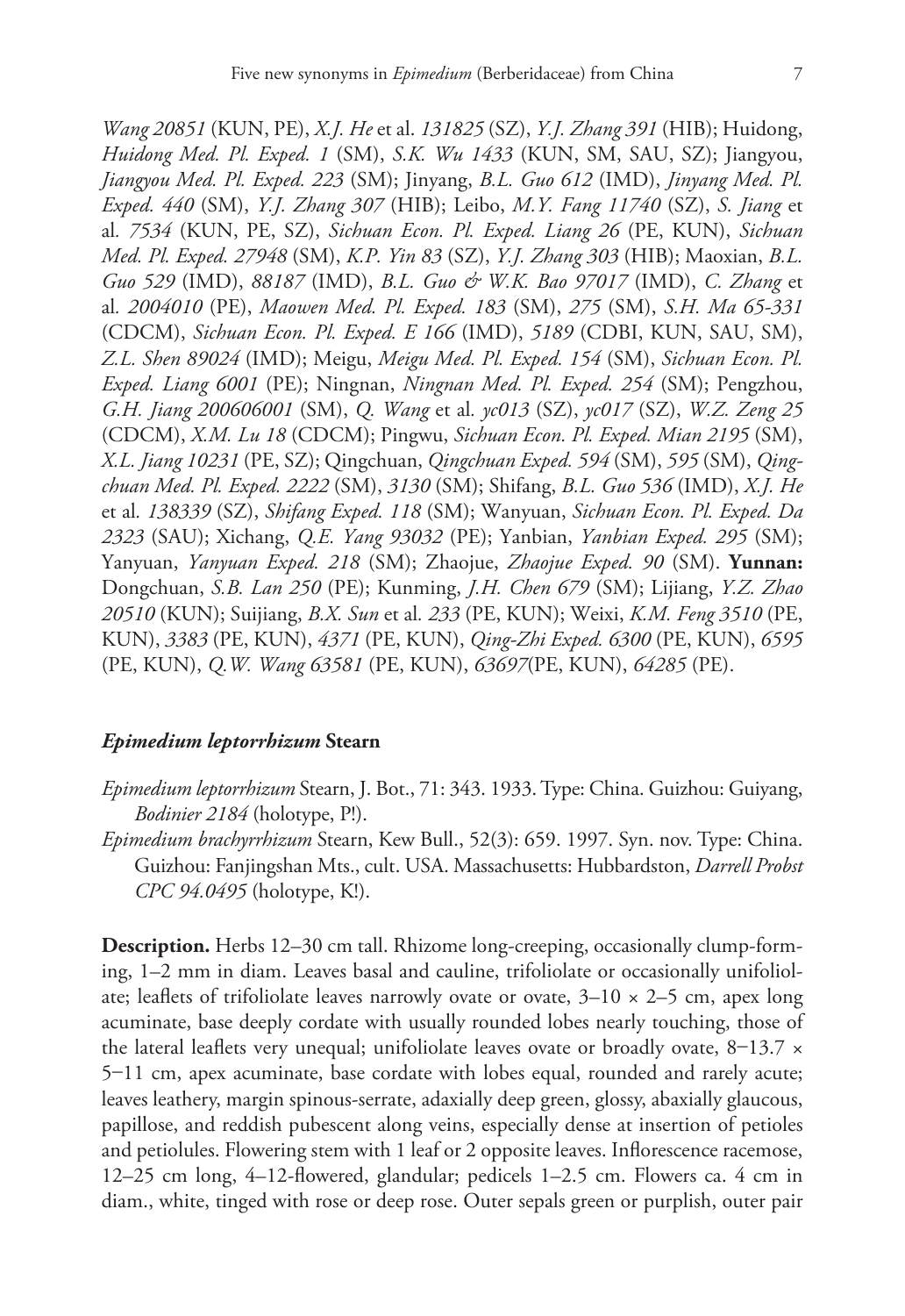ovate-oblong,  $3-4 \times$  ca. 2 mm, apex obtuse, inner pair broadly ovate,  $4-5.5 \times 3-4.5$ mm, apex obtuse. Inner sepals white or pale rose, narrowly elliptic or lanceolate, 11–22  $\times$  4–7 mm, apex acuminate. Petals slightly longer than inner sepals, almost white with base rose or deep rose, horn-shaped, up to 2.6 cm, tapering from the swollen but lamina-less base. Stamens ca. 4 mm, anthers ca. 3 mm, yellow or green. Capsules oblong, 1.5–2 cm.

**Distribution and habitat.** *Epimedium leptorrhizum* occurs in montane forests or thickets in Chongqing, Guangxi, Guizhou, Hubei and Hunan, at elevations of 600 to 1500 m.

**Phenology.** *Epimedium leptorrhizum* flowers from April to May, and fruits from May to June.

**IUCN Red List category.** *Epimedium leptorrhizum* should be designated as nearly threatened (NT) according to IUCN Red List criteria (IUCN 2013), because of exploitation for medicinal use.

**Notes.** Stearn (1997) published *Epimedium brachyrrhizum,* which had been only known from the type locality. In the protologue for *E. brachyrrhizum*, the major difference between *E. leptorrhizum* and *E. brachyrrhizum* was that the former had a very slender elongated rhizome while the latter bore a more compact clump-forming rhizome. However, examination of a series of *E. leptorrhizum* specimens shows that its rhizome is often slender and long-creeping but occasionally thicker and compact. In addition, we observed *E. leptorrhizum* and *E. brachyrrhizum* in herbaria, the field, and gardens, and did not observe any associated floral or foliar differences between the two species. *E. brachyrrhizum* is reduced here as a new synonym of *E. leptorrhizum*.

**Specimens examined. China. Chongqing:** Fengdu, *Anon. 109* (SM), *247* (SM); Shizhu, *Anon. 135* (SM), *202* (SM), *Y.J. Zhang 30* (HIB), *31* (HIB), *32* (HIB); Youyang, *Anon. 216* (SM), *503* (SM), *1510* (SM); Zhongxian, *J.X. Shi 637* (HWA). **Guangxi:** Quanxian, *Y.C. Chen 102* (IBK). **Guizhou:** Anshun, *Anshun Exped. 1548* (HGAS); Guiyang, *Anon. 45* (HGAS), *635* (IMD), *B.L. Guo 94018* (IMD), *S. Guizhou Exped. 77* (HGAS, PE, KUN); Jiangkou, *S.Z. He 90005* (HGAS); Kaili, *Y.J. Zhang 156* (HIB), *435* (HIB); Longli, *B.L. Guo A38* (IMD), *A81* (IMD), *D.Q. Zhang 19* (GZTM), *Y.Y. Wang 403030* (GZTM); Luodian, *Y.J. Zhang 429* (HIB); Meitan, *Anon. 254* (IMD), *Guizhou Med. Pl. Exped. 37* (IMD); Pingba, *Anshun Exped. 1548* (PE); Songtao, *B.L. Guo A87* (IMD), *A98* (IMD), *Y.J. Zhang 174* (HIB), *177* (HIB), *298* (HIB); Suiyang, *P. Zhao 452* (HGAS); Tongzi, *Y.K. Li 11171* (HAGS); Wuchuan, *J.M. Yuan & S.L. Yang 1* (HGAS), *2* (HGAS), *Y.J. Zhang 168* (HIB), *172* (HIB); Xifeng, *B.L. Guo A104* (IMD); Yinjiang, *Anon. 680* (HGAS), *S.Z. He s.n.* (IMD), *Y.J. Zhang 159* (HIB), *Z.S. Zhang* et al*. 401219* (HGAS, PE). **Hubei:** *Enshi, H.J. Li 8738* (PE, HIB), *Y.J. Zhang 13* (HIB), *14* (HIB), *15* (HIB), *16* (HIB), *18* (HIB), *71* (HIB), *141* (HIB), *142* (HIB), *143* (HIB), *144* (HIB), *145* (HIB), *146*  (HIB), *147* (HIB); Hefeng, *Y.J. Zhang 64* (HIB); Laifeng, *B.L. Guo A05* (IMD); Lichuan, *B.L. Guo & X.Z. Luo 89005* (IMD), *89009* (IMD), *A47* (IMD), *A52* (IMD), *A54* (IMD), *H.J. Li 11020* (HIB), *Y.J. Zhang 22* (HIB), *23* (HIB), *24* (HIB), *25* (HIB), *26* (HIB), *27* (HIB), *29* (HIB), *30* (HIB), *64* (HIB), *73* (HIB), *Z.C. Ye 25*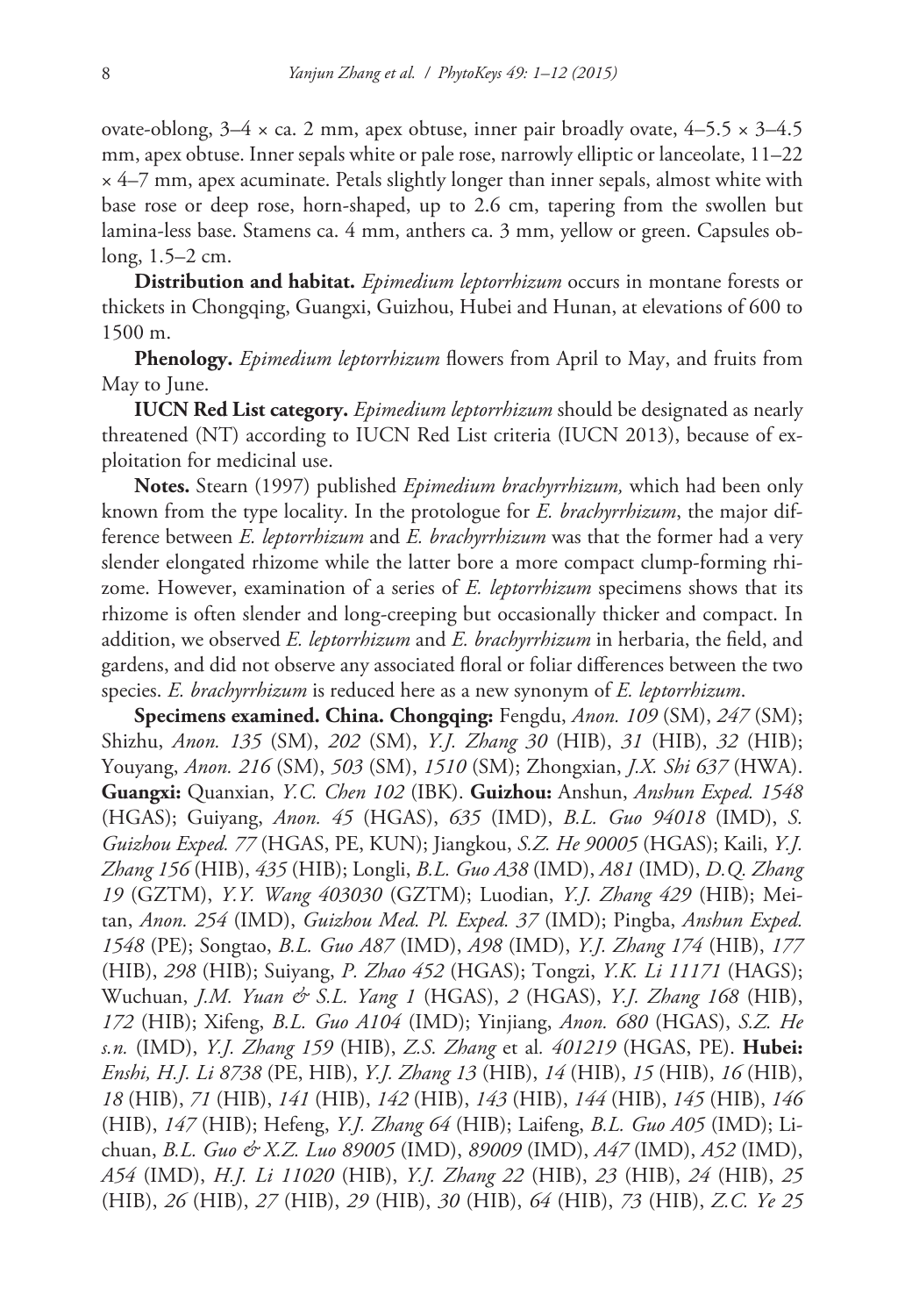(HIB), *Z.E. Zhao* 32*26* (HIB), *3237* (HIB), *3238* (HIB), *3240* (HIB), *9053* (HIB); Xianfeng, *Y.M. Wang 6657* (HIB), *X.S. Zou 74010* (HIB); Xuan'en, *Y.J. Zhang 416* (HIB). **Hunan:** Baojing, *B.M. Yang 34B* (HNNU), *Y.J. Zhang 180* (HIB); Longshan, *B.L. Guo A99* (IMD); Sangzhi, *B.L. Guo A32* (IMD), *Sangzhi Insititute of Forestry Scinece 202* (KUN), *263* (KUN), *Hunan-Guizhou Exped. 3469* (KUN), *Y.J. Zhang 189* (HIB).

# *Epimedium dolichostemon* **Stearn**

*Epimedium dolichostemon* Stearn, Kew Bull., 45(4): 685. 1990. Type: China. Chongqing: Shizhu, alt. 150 m, *Ogisu s.n.* (holotype, K!).

*Epimedium dewuense* S.Z. He, Probst & W.F. Xu, Acta Bot. Yunnan. 25(3): 281. 2003. Syn. nov. Type: China. Guizhou: Dejiang, in thickets on slopes, alt. 1350 m, 19 Apr. 2002, *S.Z. He* & *W.F. Xu 2419* (holotype, GZTM!; isotype, KUN!).

**Description.** Herbs 30–50 cm tall. Rhizome compact. Leaves basal or cauline, trifoliolate; leaflets narrowly ovate or lanceolate,  $8-10 \times 3-4.5$  cm, apex long acuminate, margin spinous-serrate with the spines 0.5–1.5 mm, base deeply cordate with lobes acute or rounded, those of lateral leaflets very oblique, leathery, adaxially glabrous or pubescent, abaxially glaucous, glabrous or pubescent. Flowering stem with 2 opposite or rarely alternate leaves. Inflorescence paniculate, 15–20 cm long, 35–70-flowered, glabrous or glandular pubescent; pedicels 1–3 cm. Flowers ca. 2 cm in diam. with spreading inner sepals. Outer sepals purplish with margin white, outer pair ovate-oblong, 3.5–4.5 × 1.2–2.5 mm, apex obtuse, inner pair ovate, 4–5.5 × 2.8–3.5 mm, apex obtuse. Inner sepals white, narrowly elliptic or lanceolate,  $8-14 \times 2.5-5.5$  mm, apex acuminate. Petals reddish purple, cucullate, much shorter than inner sepals, 3–4 mm, with blunt incurved spur and slight lamina base. Stamens conspicuously prolonged, ca. 8 mm; anthers ca. 2.5 mm; filaments 4.5–5 mm.

**Distribution and habitat.** *Epimedium dolichostemon* is distributed in Chongqing, northeastern Guizhou, and western Hubei, and usually occurs in forests, thickets, and weedy slopes, at elevations of 800 to 1400 m.

**Phenology.** *Epimedium dolichostemon* flowers from March to April, and fruits from April to May.

**IUCN Red List category.** *Epimedium dolichostemon* should be designated as nearly threatened (NT) according to IUCN Red List criteria (IUCN 2013), because of exploitation for medicinal use.

**Notes.** He and Xu (2003) recognized *E. dewuense* as a new species based only on the comparison with *E. sagittatum* but not with *E. dolichostemon*. According to the protologue of *E. dolichostemon* and *E. dewuense*, the two species can be distinguished by the shape and indumentum of leaflets: *E. dolichostemon* bears narrowly ovate leaves glabrous on both sides, while *E. dewuense* has wider leaves pubescent on both sides (Stearn 1990; He and Xu 2003). Based on investigations in herbaria and the field,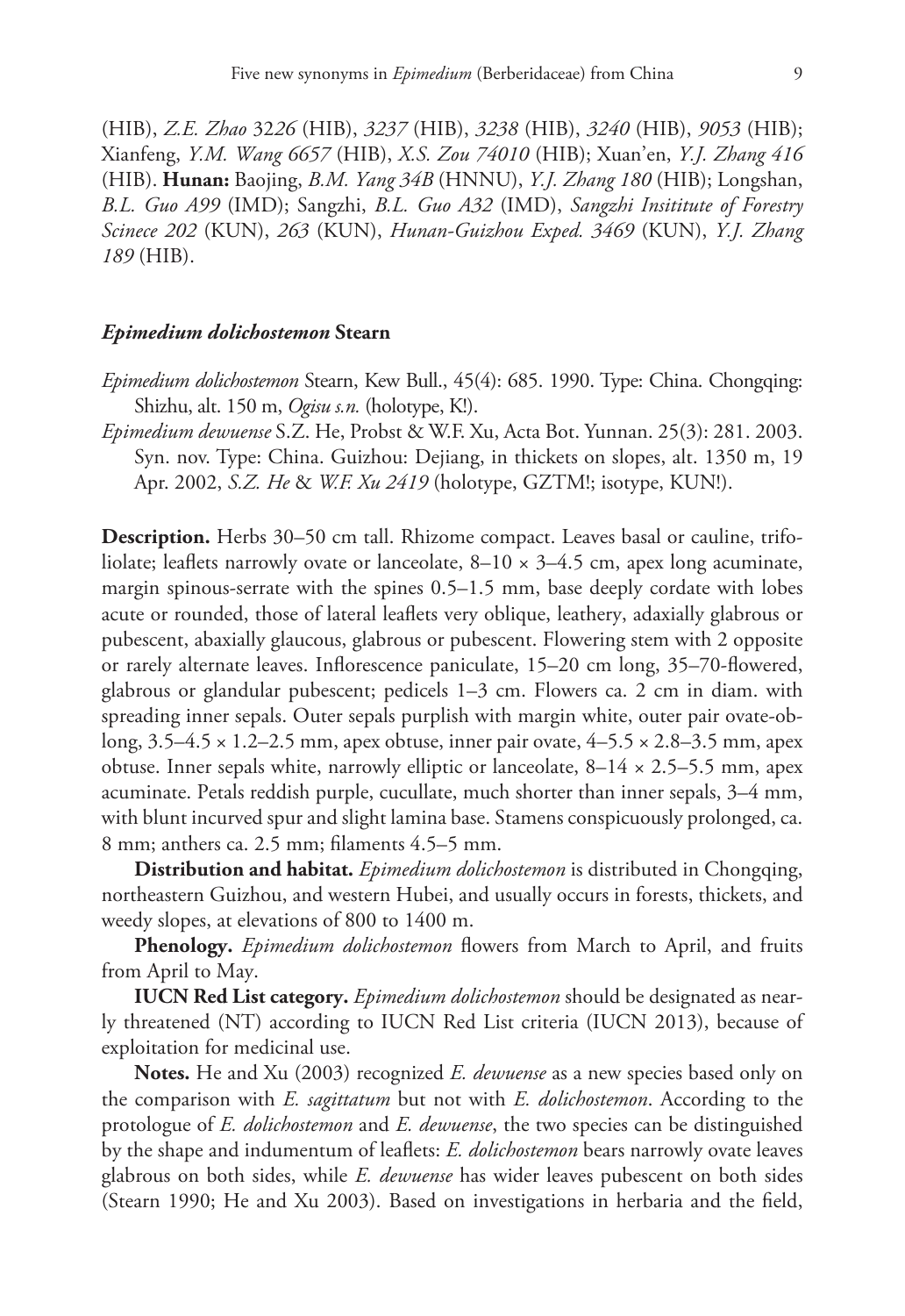morphological variation of leaflets between the two species is continuous, and *E. dewuense* is here treated as a new synonym of *E. dolichostemon*.

**Specimens examined. China. Chongqing:** Shizhu, *Y. Chen 59* (CDBI). **Guizhou:**  Dejiang, *B.L. Guo A78* (IMD), *Y.J. Zhang 163* (HIB), *249* (HIB), *339* (HIB); Wuchuan, *S.Z. He* et al*. 405001* (GZTM), *405002* (GZTM), *Y.J. Zhang 165* (HIB), *170* (HIB), *171* (HIB). **Hubei:** Jianshi, *Y.M. Wang 15* (HIB); Lichuan, *B.L. Guo A51* (IMD), *89008* (IMD), *89010* (IMD), *H.J. Li 11029* (HIB), *R.H. Huang 3725* (HIB), *Y.J. Zhang 247* (HIB), *248* (HIB), *334* (HIB), *Z.E. Zhao & Y.H. Wang 3201* (HIB); Xianfeng, *X.S. Zou 74009* (HIB).

# *Epimedium borealiguizhouense* **S.Z.He & Y.K.Yang**

*Epimedium borealiguizhouense* S.Z. He & Y.K. Yang, J. Pl. Resourc. Environ. 2(4): 51. 1993, as "baieali-guizhouense". Type:—China. Guizhou: Yanhe, nearby brooklet in valley, alt. 300-500 m, 11 Apr. 1993, *S.Z. He 93001* (holotype, GZTM!).

*Epimedium sagittatum* Maxim. var. *oblongifoliolatum* Z. Cheng, Flora Hubeiensis, 1: 406. 2001. Syn. nov. Type:—China. Hubei: Enshi, alt. 400 m, 24 Apr. 1974, *X.S. Zou 74004* (holotype, HIB!).

**Description.** Herbs 40–80 cm tall. Rhizome compact. Leaves basal and cauline, trifoliolate; leaflets lanceolate or narrowly lanceolate, 13–18 × 2.5–4 cm, apex long acuminate, margin spinous-serrate, base shallowly cordate, terminal leaflet with subequal rounded lobes, lateral leaflets much oblique, inner lobes small, rounded or almost truncate, outer lobes larger, triangle, acuminate or acute, leathery, adaxially glabrous, abaxially densely strigose, densely pubescent, lanose, or glabrous. Flowering stem with 2 opposite or rarely 3 alternate leaves. Inflorescence paniculate, 30–40 cm long, many (up to 200) flowered, glabrous. Flowers small, 6–10 mm in diam. Outer sepals purplish, small, soon falling. Inner sepals white, ovate,  $3-4 \times 1.5-2.2$  mm, apex acute. Petals yellow, calceiform, 2.2–3.2 mm. Stamens ca. 4 mm; anthers ca. 2.5 mm; filaments ca. 1.5 mm. Capsules ca. 1 cm.

**Distribution and habitat.** *Epimedium borealiguizhouense* is distributed in south central Chongqing, northeast Guizhou, western Hubei, and western Hunan. It usually occurs in forests, thickets, weedy slopes, and streamsides in valleys, at elevations of 300 to 800 m.

**Phenology.** *Epimedium borealiguizhouense* flowers from March to April, and fruits from April to May.

**IUCN Red List category.** *Epimedium borealiguizhouense* should be designated as nearly threatened (NT) according to IUCN Red List criteria (IUCN 2013), because of exploitation for medicinal use.

**Notes.** *Epimedium borealiguizhouense* is a member of series *Brachycerae* Stearn. Within this series, it is particularly similar to *Epimedium myrianthum* Stearn, but both are obviously different in the shape of the leaflets: *E. borealiguizhouense* bears lanceolate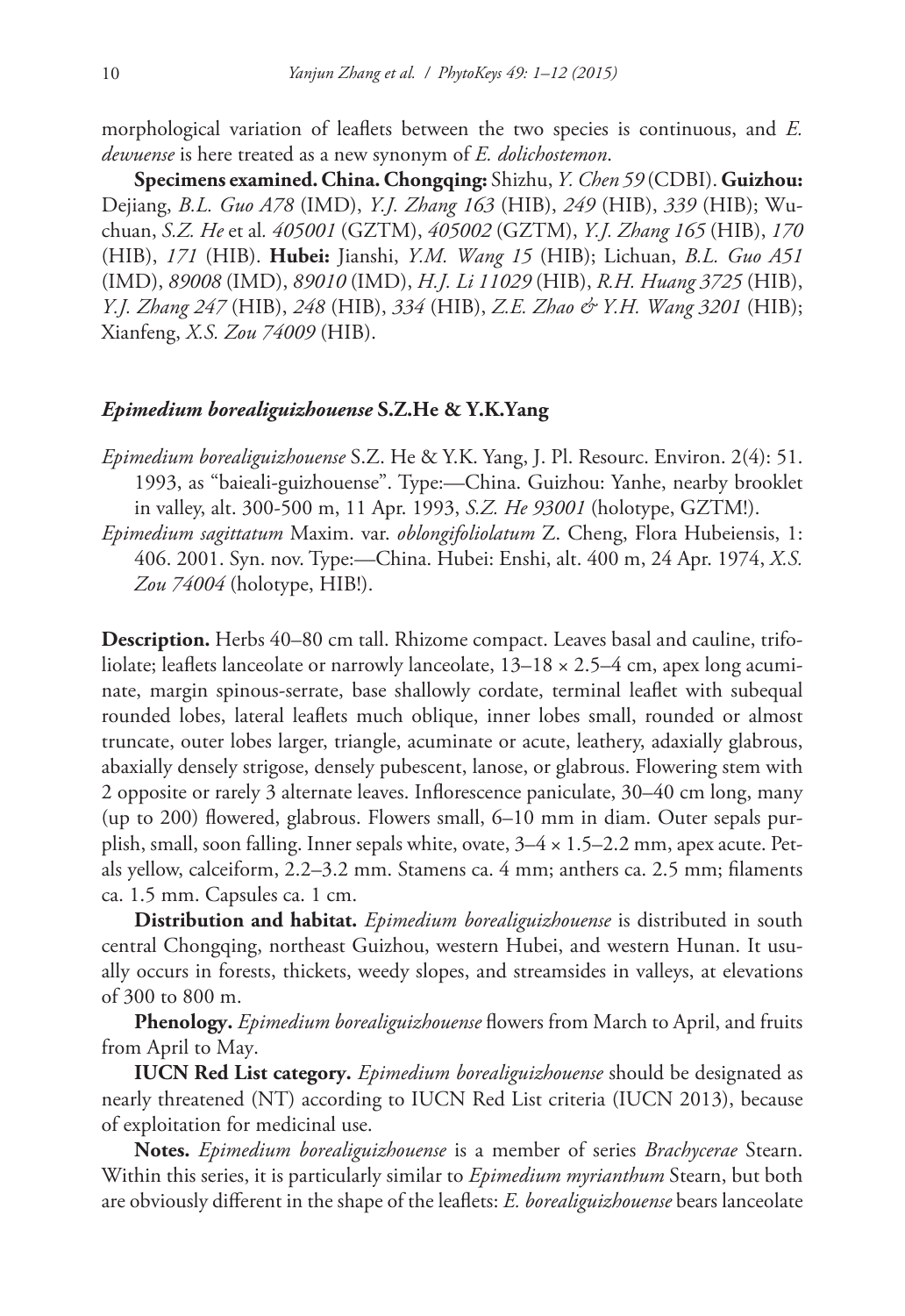or narrowly lanceolate leaflets with the base of terminal leaflet shallowly cordate, the lateral leaflet is much more oblique with the inner lobe much smaller and rounded or almost truncate and the outer lobe triangular and acuminate or acute, while *E. myrianthum* usually has narrowly ovate leaflets with the base moderately cordate with a narrow sinus and the lateral leaflet is oblique with the lobes rounded or acute.

*Epimedium borealiguizhouense* was previously known only from the type locality, Yanhe, Guizhou. According to herbarium and field investigations, new localities of the species are recorded for Chongqing, Hubei, and Hunan. Furthermore, the indumentum on the abaxial surface of the leaflets varies from densely strigose to densely pubescent, lanose to glabrous. In addition, *Epimedium sagittatum* var. *oblongifoliolatum* published in Flora Hubeiensis (Fu 2001) is the same species as *E. borealiguizhouense* and is synonymized here.

**Specimens examined. China. Chongqing:** Changshou, *B.L. Guo 522* (IMD), *Y.J. Zhang 400* (HIB), *420* (HIB); Dianjiang, *Dianjiang Med. Pl. Exped. 82* (SM), *Y.J. Zhang 421* (HIB); Fengdu, *J.A. Wang & Y.X. Wang 49* (CDBI); Hechuan, *Hechuan Med. Pl. Exped. 731* (SM); Pengshui, *Anon. 214* (SM), *F.T. Pu & Y.L. Cao 255* (CDBI), *Y.J. Zhang 419* (HIB). **Guizhou:** Yanhe, *B.L. Guo A80* (IMD), *S.Z. He 93007* (GZTM), *93010* (IMD), *Y.J. Zhang 231* (HIB), *301* (HIB), *325* (HIB). **Hubei:** Enshi, *B.L. Guo & X.Z. Luo 89011* (IMD), *89014* (IMD), *Y.J. Zhang 20* (HIB), *62* (HIB), *399* (HIB), *415* (HIB); Laifeng, *Y.J. Zhang 417* (HIB); Xianfeng, *X.S. Zou 74011* (HIB). **Hunan:** Baojing, *Y.J. Zhang 411* (HIB).

# **Acknowledgements**

The research was supported by the National Natural Science Foundations of China (Nos. 30900076, 31200225) and Key Research Program of the Chinese Academy of Sciences (KSZD-EW-Z-004). We thank the curators of CDCM, CDBI, GZTM, HGAS, HIB, HNNU, HWA, IMD, KUN, PE, SAU, SM, and SZ for permission to access their specimens for our study, and the curators of K, P, and WU for providing us with images of type specimens; and anonymous reviewers for their corrections.

# **References**

- Fu SX (2001) *Epimedium* L. In: Flora Hubeiensis, Vol. 1. Hubei Science and Technology Press, 403–411.
- He SZ, Xu WF (2003) A new species of *Epimedium* (Berberidaceae) from Guizhou, China. Acta Botanica Yunnanica 25: 281–282.
- IUCN (2013) The IUCN red list of threatened species, version 2013.9. IUCN Red List Unit, Cambridge, U.K.<http://www.iucnredlist.org/> [accessed: 6 June 2014]
- Léveillé H (1909) Decades plantarum novarum, XXIII. Repertorium Specierum Novarum Regni Vegetabilis 7: 257–259. [doi: 10.1002/fedr.19090071605](http://dx.doi.org/10.1002/fedr.19090071605)